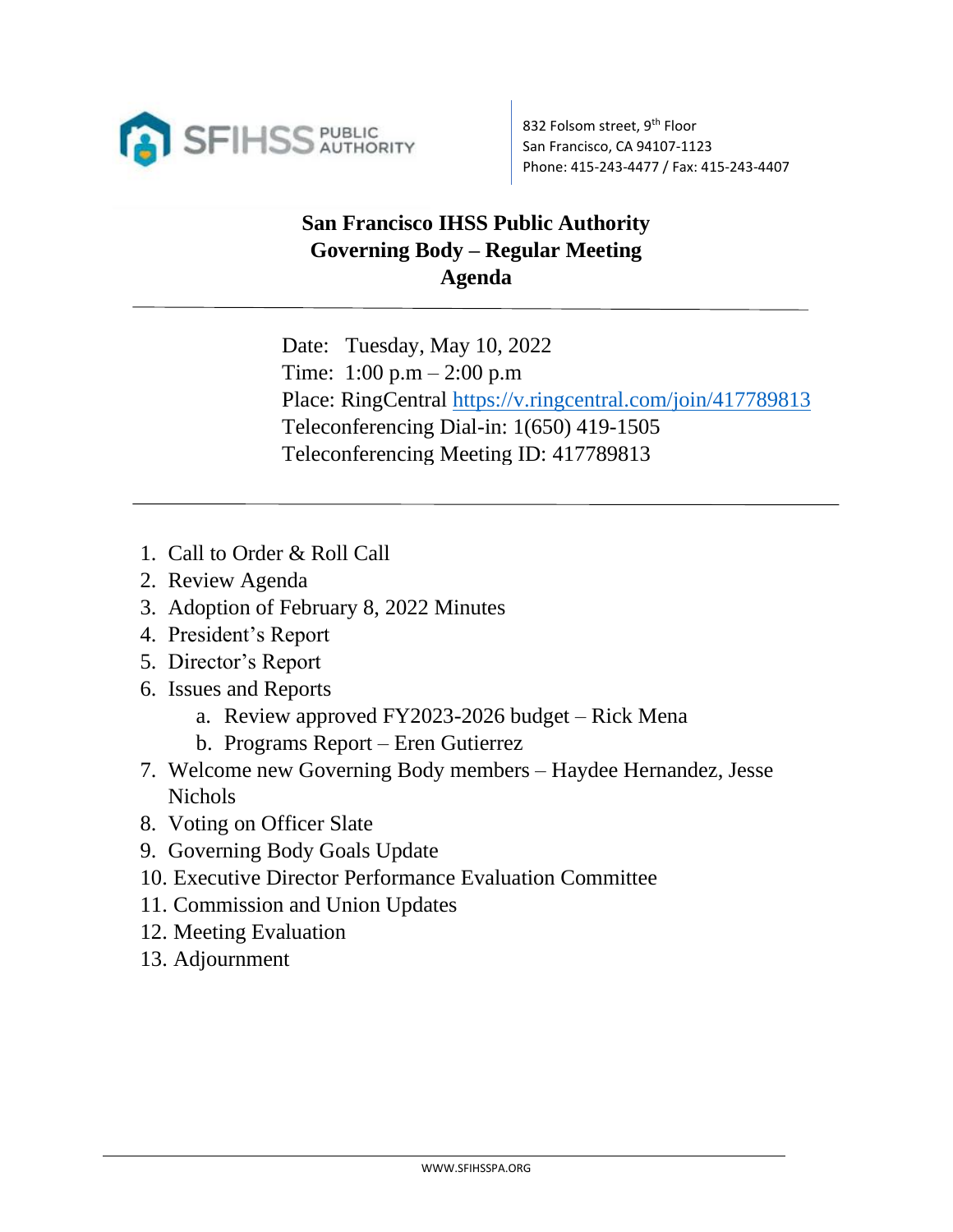

832 Folsom street, 9<sup>th</sup> Floor San Francisco, CA 94107-1123 Phone: 415-243-4477 / Fax: 415-243-4407

## 1. KNOW YOUR RIGHTS UNDER THE SUNSHINE ORDINANCE

It is the duty of government and public agencies, such as the IHSS Public Authority, to serve the public, reaching decisions in full view of anyone interested in the subject. Both the state Brown Act and the San Francisco Sunshine Ordinance assure that deliberations are conducted before the people and that pertinent operations are open to the people's review.

The agenda and minutes and all related materials for Governing Body meetings are available in advance at the office of the Authority's Fiscal & Operations Manager, 832 Folsom Street, 9th Floor, San Francisco, CA 94107. All agendas and minutes are also accessible through our website: www.sfihsspa.org. Minutes and agendas are also available at the Main Branch of the San Francisco Public Library at the Government Information Center, 5th Floor, 100 Larkin Street, San Francisco, CA 94102. Meeting notices, agendas and minutes are sent in advance for posting to the Clerk of the Board (Board.of.Supervisors@sfgov.org). Additional copies of the agenda and minutes and all related materials are on hand and available to the public at every board meeting (see below for time and locale). For more information on your rights under the Sunshine Ordinance (Chapter 67 of the San Francisco Administrative Code) or to report what you consider to be a violation of it, contact the Sunshine Ordinance Task Force by mail: Administrator of the Sunshine Ordinance Task Force, City Hall, 1 Dr. Carlton B. Goodlett Place, Room 244, San Francisco, CA 94102-4689; by phone: (415) 554-7724; by fax: (415) 554-7854; or by email: sotf@sfgov.org. Citizens may obtain a free copy of the Sunshine Ordinance by printing Chapter 67 of the San Francisco Administrative Code on the Internet at http://www.sfbos.org/sunshine.

## 2.DISABILITY ACCESS

The location of the Governing Body meetings of the IHSS Public Authority is 832 Folsom Street, 9th Floor, Training Room. Regular meetings are held the second Tuesday of every odd- numbered month, 1- 3 p.m., and are open to the public. Meeting dates in 2022: January 11th, March 8th, May 10th, July 12th, September 13th, and November 15th. Our offices are on the 9th Floor. All locations are wheelchair accessible. (Also please note that due to the pandemic some of these meetings will be held virtually, until further notice.)

For **all meetings**, the closest BART station is Powell Street. Accessible MUNI lines are #30 and #45, although bus service may be disrupted by heavy ongoing construction in the area. The closest MUNI Metro station is on Market (at Powell). There is accessible parking in the Mission & 5th Street Parking Garage.

*The following services will be made available on request 72 hours prior to the meeting:* 

- American Sign Language (ASL) Interpreters
- Large-print copies of the meeting agenda

Contact IHSS Public Authority Executive Assistant Caitlin Wilson at (415)593-8117 *In order to assist the IHSS Public Authority's effort to accommodate persons with severe allergies, environmental illness, multiple chemical sensitivity, or related disabilities, attendees at public meetings*